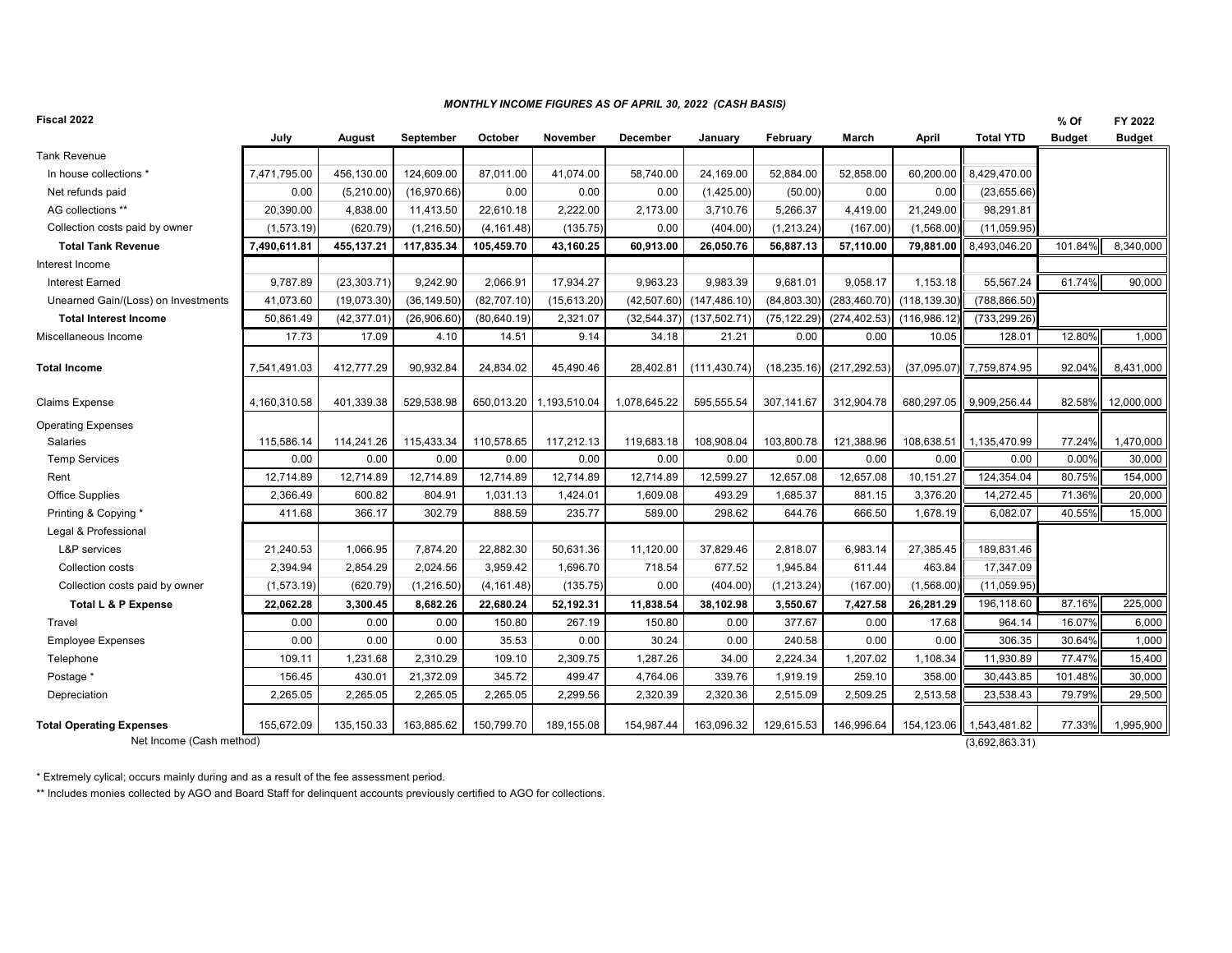## *Petroleum UST Release Compensation Board*  **Balance Sheet As of 04/30/2022**

| <b>Assets</b>                                                                                                                                                                                                                                                                            |                                                                                                  |                              |  |
|------------------------------------------------------------------------------------------------------------------------------------------------------------------------------------------------------------------------------------------------------------------------------------------|--------------------------------------------------------------------------------------------------|------------------------------|--|
| <b>Current Assets</b><br>108 State Cash Balance<br>114 Treasury Notes<br>138 Unclaimed Monies Trust Account<br>140 Investments - Obligated<br>141 Reinvested Interest - Obligated<br>142 Investments - Unobligated<br>143 Reinvested Interest-Unobligated<br><b>Total Current Assets</b> | 685,408.28<br>14,226,998.28<br>23,467.21<br>2,237,627.25<br>4,750.44<br>1,826,674.72<br>1,640.94 | 19,006,567.12                |  |
| <b>Fixed Assets</b><br>160 Fixed Asset-Furniture<br>165 Fixed Asset-Data Processing<br>169 Accumulated Depreciation<br><b>Total Fixed Assets</b><br><b>Total Assets</b>                                                                                                                  | 118,454.48<br>931,256.17<br>(988, 096.25)                                                        | 61,614.40<br>\$19,068,181.52 |  |
| <b>Liabilities</b>                                                                                                                                                                                                                                                                       |                                                                                                  |                              |  |
| <b>Current Liabilities</b><br><b>Total Current Liabilities</b><br><b>Long Term Liabilities</b><br><b>Total Long Term Liabilities</b><br><b>Total Liabilities</b>                                                                                                                         |                                                                                                  | 0.00<br>0.00<br>\$0.00       |  |
| <b>Equity</b>                                                                                                                                                                                                                                                                            |                                                                                                  |                              |  |
| <b>Equity Accounts</b><br>283 Retained Earnings (Deficiency)<br>Current Year Income (Loss)<br><b>Total Equity</b>                                                                                                                                                                        | 16,529,292.67<br>2,538,888.85                                                                    | 19,068,181.52                |  |
| <b>Total Liabilities and Equity</b>                                                                                                                                                                                                                                                      | \$19,068,181.52                                                                                  |                              |  |

Г

Г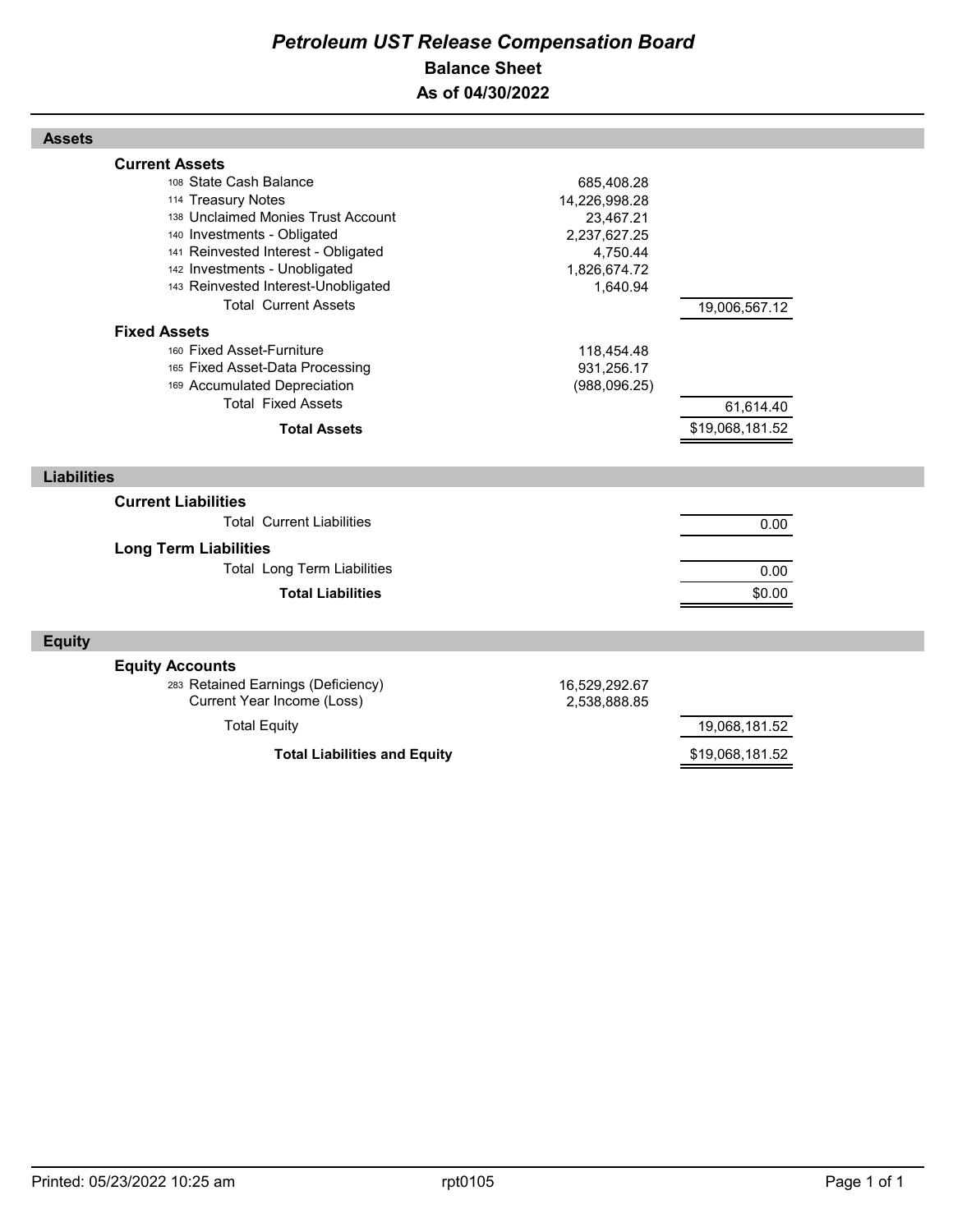## *Petroleum UST Release Compensation Board*  **Income Statement For the Month Ended 04/30/2022**

| <b>Operating Income</b>              |                 | <b>Year To Date</b> |
|--------------------------------------|-----------------|---------------------|
| <b>Tank Fees</b><br>301              | 79,881.00       | 9,482,427.01        |
| Investment Income<br>303             | (116, 986.12)   | (733, 299.26)       |
| <b>Total Operating Income</b>        | (37, 105.12)    | 8,749,127.75        |
| <b>Operating Expenses</b>            |                 |                     |
| <b>Claims Paid</b><br>350            | 680,297.05      | 4,910,159.61        |
| <b>Total Operating Expenses</b>      | 680,297.05      | 4,910,159.61        |
| <b>Administrative Expenses</b>       |                 |                     |
| <b>Salaries</b><br>621               | 105,400.00      | 940,002.04          |
| Rent<br>634                          | 10,151.27       | 124,354.04          |
| <b>Office Supplies</b><br>638        | 3,376.20        | 11,935.08           |
| Printing & Copying<br>639            | 1,678.19        | 5,670.39            |
| Legal & Professional<br>668          | 26,281.29       | 172,069.94          |
| <b>Depreciation Expense</b><br>669   | 2,513.58        | 23,538.43           |
| Travel<br>672                        | 17.68           | 964.14              |
| <b>Employee Expenses</b><br>675      | 0.00            | 306.35              |
| Telephone<br>680                     | 1,108.34        | 11,790.69           |
| Postage<br>681                       | 358.00          | 9,576.20            |
| <b>Total Administrative Expenses</b> | 150,884.55      | 1,300,207.30        |
| <b>Other Income</b>                  |                 |                     |
| Miscellaneous Income<br>701          | 10.05           | 128.01              |
| <b>Total Other Income</b>            | 10.05           | 128.01              |
| Net Income (Loss)                    | (\$868, 276.67) | \$2,538,888.85      |